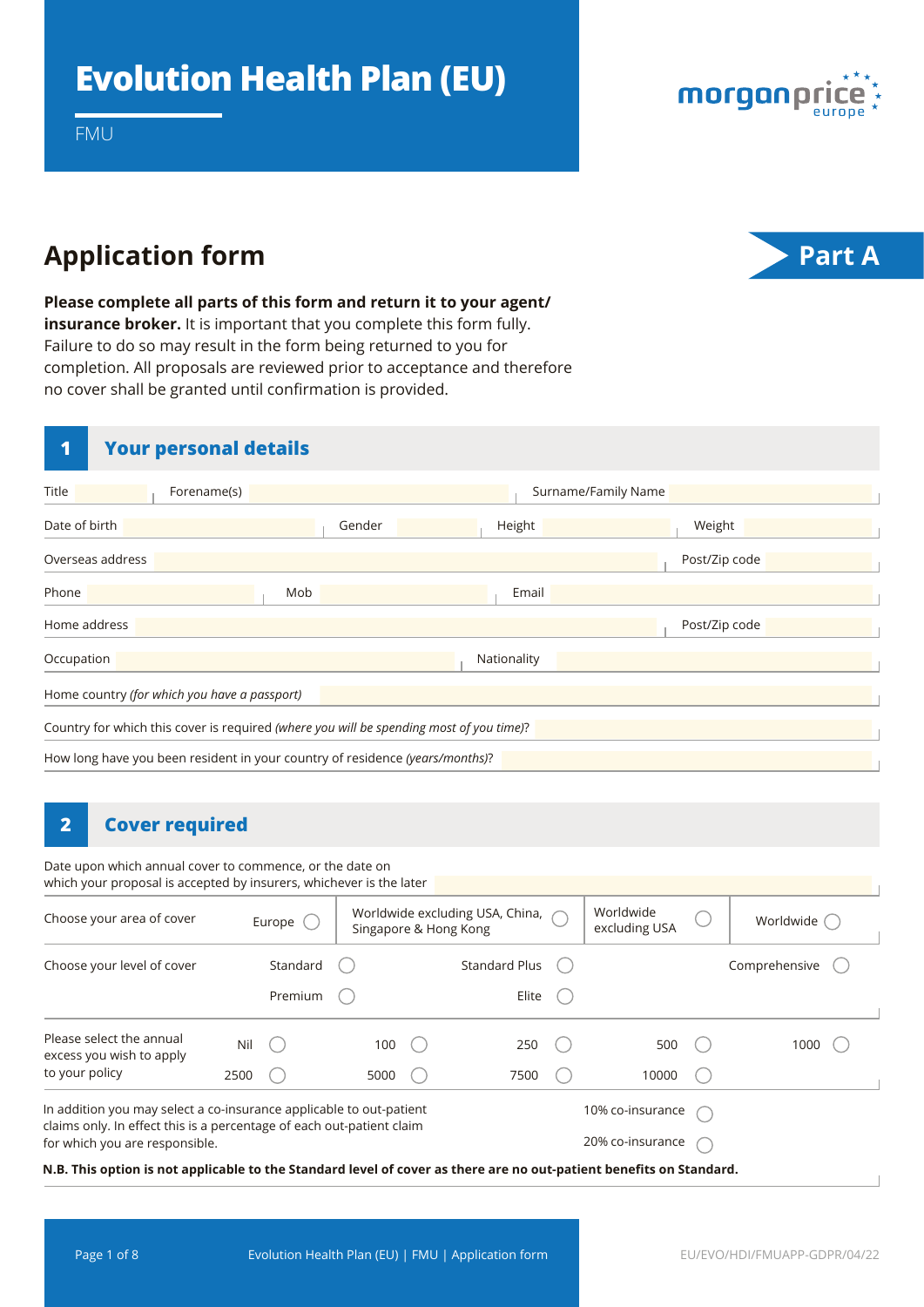

| <b>Cover required — continued</b><br>2                                                                                                                                                                                                                                                                                                                                                                   |     |  |                 |  |  |  |  |
|----------------------------------------------------------------------------------------------------------------------------------------------------------------------------------------------------------------------------------------------------------------------------------------------------------------------------------------------------------------------------------------------------------|-----|--|-----------------|--|--|--|--|
| Home country evacuation module<br>(120 adult/75 child)                                                                                                                                                                                                                                                                                                                                                   |     |  |                 |  |  |  |  |
| US Dollar \$<br>Sterling £<br>Please specify the currency in which you wish to pay premiums<br>and receive benefits                                                                                                                                                                                                                                                                                      |     |  | Euro $\epsilon$ |  |  |  |  |
| Do you or any of the persons to be included in this proposal, have existing health insurance?<br>Yes<br>No                                                                                                                                                                                                                                                                                               |     |  |                 |  |  |  |  |
| If yes, which provider?                                                                                                                                                                                                                                                                                                                                                                                  |     |  |                 |  |  |  |  |
| Do you or any of the persons to be included in this insurance take part in any sport or physical pastime<br>? (For the avoidance of doubt, this would include amongst other things but not limited to climbing, horse<br>riding, cycling, mountain biking, contact sports etc either as an amateur or professional).<br>If you are in any doubt then you should disclose your sport or physical pastime. | Yes |  |                 |  |  |  |  |

# **3 Dependants to be included** Full name of dependants Relationship to proposer D.O.B Nationality Gender Height Weight Occupation Dep. 2

**Please provide us with the name and address of your regular personal or family doctor/physician. If you do not have a regular doctor, please give the last doctor you visited and approximate date. - If there is a different doctor for each applicant, please provide all details and indicate which physician applies to each applicant.**

**NB. This must be supplied for us to be able to process your application**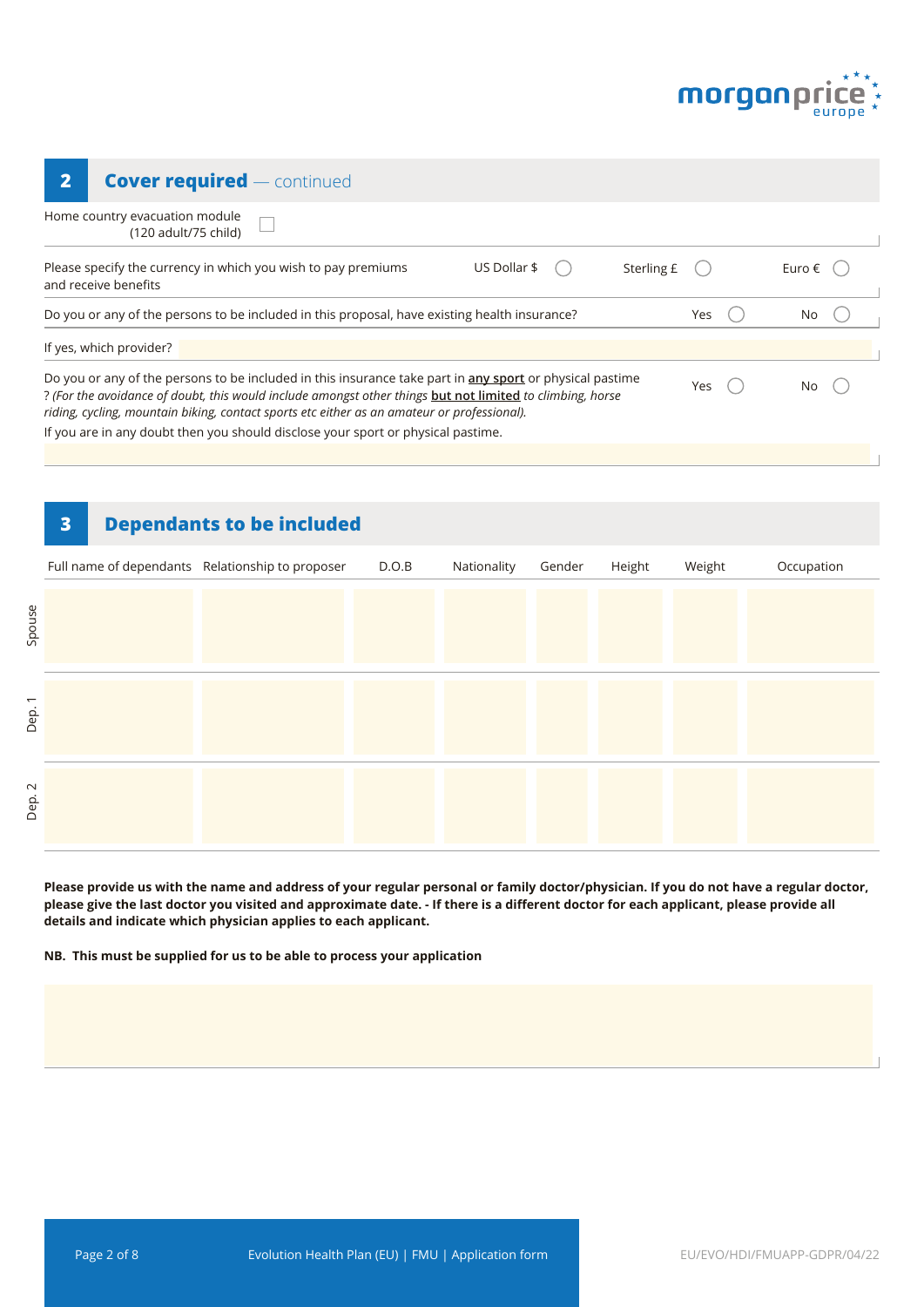

| <b>Payment method</b><br>4                                                                          |              |                                  |                                                            |  |
|-----------------------------------------------------------------------------------------------------|--------------|----------------------------------|------------------------------------------------------------|--|
| Please specify how you would like to pay                                                            |              | Annually by credit/debit card    | Annually by bank transfer<br>- details supplied on request |  |
|                                                                                                     |              | Semi annual by credit/debit card |                                                            |  |
|                                                                                                     |              | Quarterly by credit/debit card   | Monthly by direct debit<br>- only available in the EU on   |  |
|                                                                                                     |              | Monthly by credit/debit card     | Euro policies only                                         |  |
| Service fees - credit/debit card & SEPA Direct Debits                                               |              |                                  |                                                            |  |
| Annual payment                                                                                      | 0%           |                                  |                                                            |  |
| Semi annual payments                                                                                | $+4%$        |                                  |                                                            |  |
| Quarterly payments                                                                                  | $+5%$        |                                  |                                                            |  |
| Monthly payments                                                                                    | $+8%$        |                                  |                                                            |  |
| • If paying by credit/debit card please complete attached payment form                              |              |                                  |                                                            |  |
| Service fees - bank transfer                                                                        |              |                                  |                                                            |  |
| Annual bank transfer                                                                                | £10/€15/\$30 |                                  |                                                            |  |
| The bank transfer fee does not need to be included as long as the payee selects to pay all charges. |              |                                  |                                                            |  |

#### **5 Declaration**

- a. I/We have read the policy wording and I/we understand it to be part of the contract of insurance. In particular I/We have read, understand, and accept the definitions, benefits and exclusions of the policy.
- b. I/We have read, understand and accept Section 6 of this proposal on data protection.
- c. I/We am consenting for my insurance broker to act on my behalf for the purposes of transferring sensitive data.
- d. To the best of my/our knowledge and belief the information given in connection with this proposal, whether in my hand or not, is true and I/we have answered all questions about this policy honestly and fully. I/We also understand that I/we must tell the insurer straight away if anything that I/we have already told the insurer changes. I/we understand that non-disclosure or misrepresentation of any facts may entitle the insurer to void the insurance. This proposal and the information provided contains statements upon which the insurers will rely in deciding whether to accept this insurance and in determining the terms and conditions of such acceptance.
- e. I/We understand that the signing of this proposal does not bind me/us to complete, or insurers to accept this insurance.
- f. If I/we have elected to pay our premium by instalments using credit or debit cards and Morgan Price (Europe) ApS have agreed to this, I/we authorise Morgan Price (Europe) ApS to continue to deduct such instalments as and when they become due unless I/we cancel this credit/ debit card authorisation by giving at least 14 days notice in writing. I/we understand that if I/we have made a claim, no refund will be due and I/we will have to pay any outstanding instalments due in the current period of cover.
- g. I/We confirm that I/we understand any claims submitted in the first six months of this policy that are not accident and emergency will be evaluated as pre-existing conditions and may not be covered under the benefits of this plan.

| Signature of primary applicant $\blacktriangleright$ | Date |  |
|------------------------------------------------------|------|--|
|                                                      |      |  |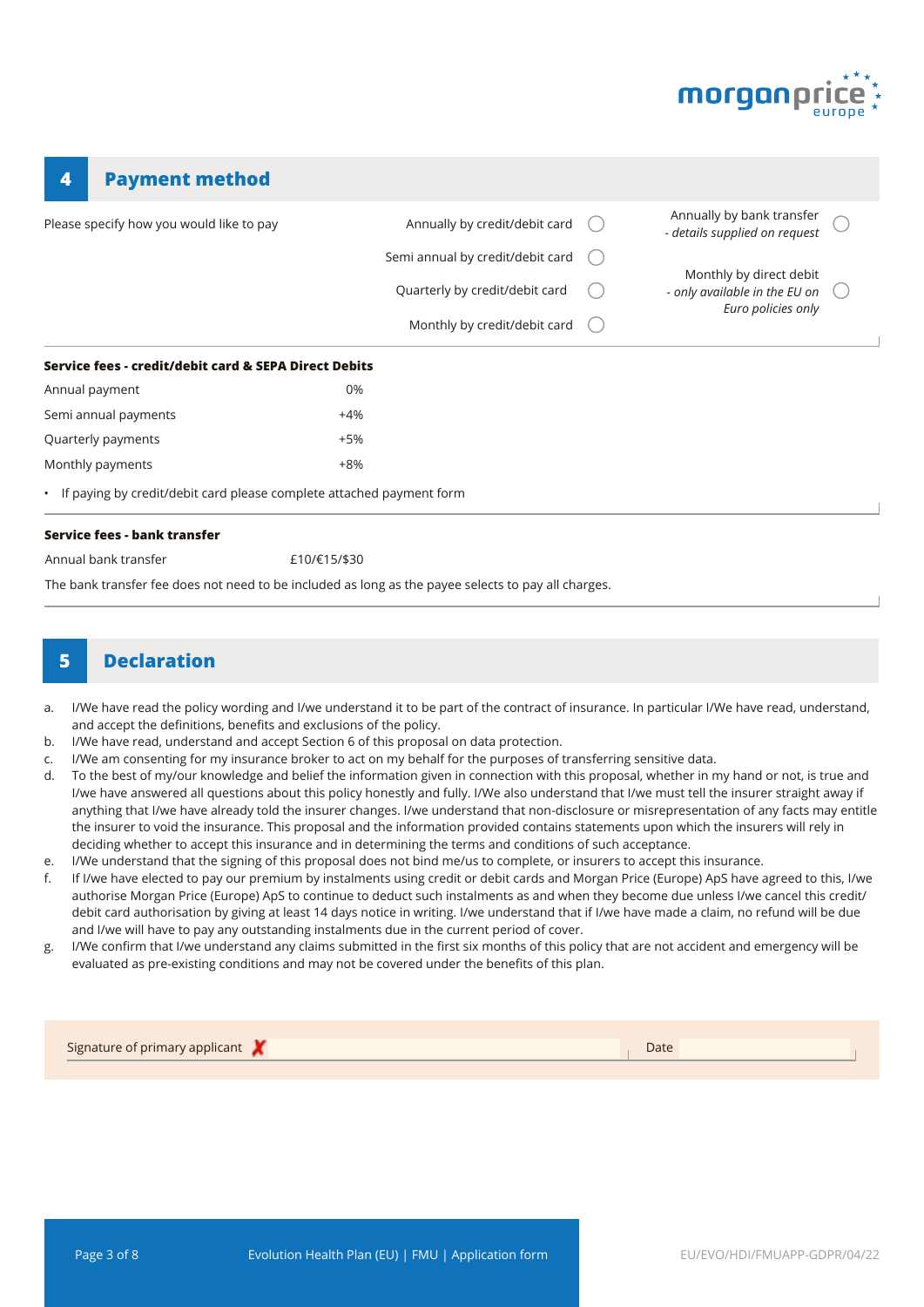

#### **6 Data Protection & General Data Protection Regulations**

This paragraph sets out how we process your data and your rights under the new laws, although you should refer to the Morgan Price (Europe) ApS Privacy Notice at [\[www.morgan-price.eu/privacy-policy](http://www.morgan-price.com/privacy-policy)] for further details.

Morgan Price (Europe) ApS together with its insurance partners are the joint controller and processor of your personal data (the insurance partner of your policy will be advised to you when you purchase the cover). We will collect your personal data including but not limited to special categories of Personal Data about you (this includes details about your sex, ethnicity, age, and information about your health and medical conditions). We respect your privacy and we are committed to protecting your personal data.

This notice aims to give you information on how we collect and process your personal data when using our insurance services, including any data you may provide when you purchase our insurance products or services. Personal data, or personal information, means any information about an individual from which that person can be identified. It does not include data where the identity has been removed (anonymous data). Where we need to collect personal data by law, or under the terms of an (insurance) contract we have with you and you fail to provide that data when requested, we may not be able to perform the contract we have or are trying to enter into with you or provide the insurance services to you (for example, to provide you with medical claims insurance services). In this case, we may have to cancel the insurance product or insurance service you have with us but we will notify you if this is the case at the time. We will only use your personal data when the law allows us to. Most commonly, we will use your personal data in the following circumstances:

- Where we need to perform the insurance contract we are about to enter into or have entered into with you;
- Where we need to assess any medical conditions, claims and Health data to perform our obligations under the insurance contract;
- Where it is necessary for our legitimate interests (or those of a third party) and your interests and fundamental rights do not override those interests;
- Where we need to comply with a legal or regulatory obligation.

We will only use your personal data for the purposes of providing insurance products and services unless otherwise indicated to you. We may have to share your personal data with our insurance partners, which may include reinsurers, insurance intermediaries, third party medical claims administrators and other related parties to satisfy our contractual and legal obligations under the insurance contract (policy terms).

Many of our external third parties are based outside the European Economic Area (EEA) so their processing of your personal data will involve a transfer of data outside the EEA. Whenever we transfer your personal data out of the EEA, we ensure a similar degree of protection is afforded to it by ensuring that we use specific contracts approved by the European Commission. We have put in place appropriate security measures to prevent your personal data from being accidentally lost, used or accessed in an unauthorised way, altered or disclosed. In addition, we limit access to your personal data to those employees, agents, contractors and other third parties who have a business need to know. They will only process your personal data on our instructions and they are subject to a duty of confidentiality.

We will only retain your personal data for as long as necessary to fulfil the purposes we collected it for, including for the purposes of satisfying any legal, accounting, or reporting requirements.

Under certain circumstances, you have rights under data protection laws in relation to your personal data. More details of these rights can be found within our Privacy Notice and at [[www.morgan-price.eu/privacy-policy\]](http://www.morgan-price.com/privacy-policy). These rights include: Request access to your personal data; Request correction of your personal data; Request erasure of your personal data; Object to processing of your personal data; Request restriction of processing your personal data; Request transfer of your personal data and Right to withdraw consent.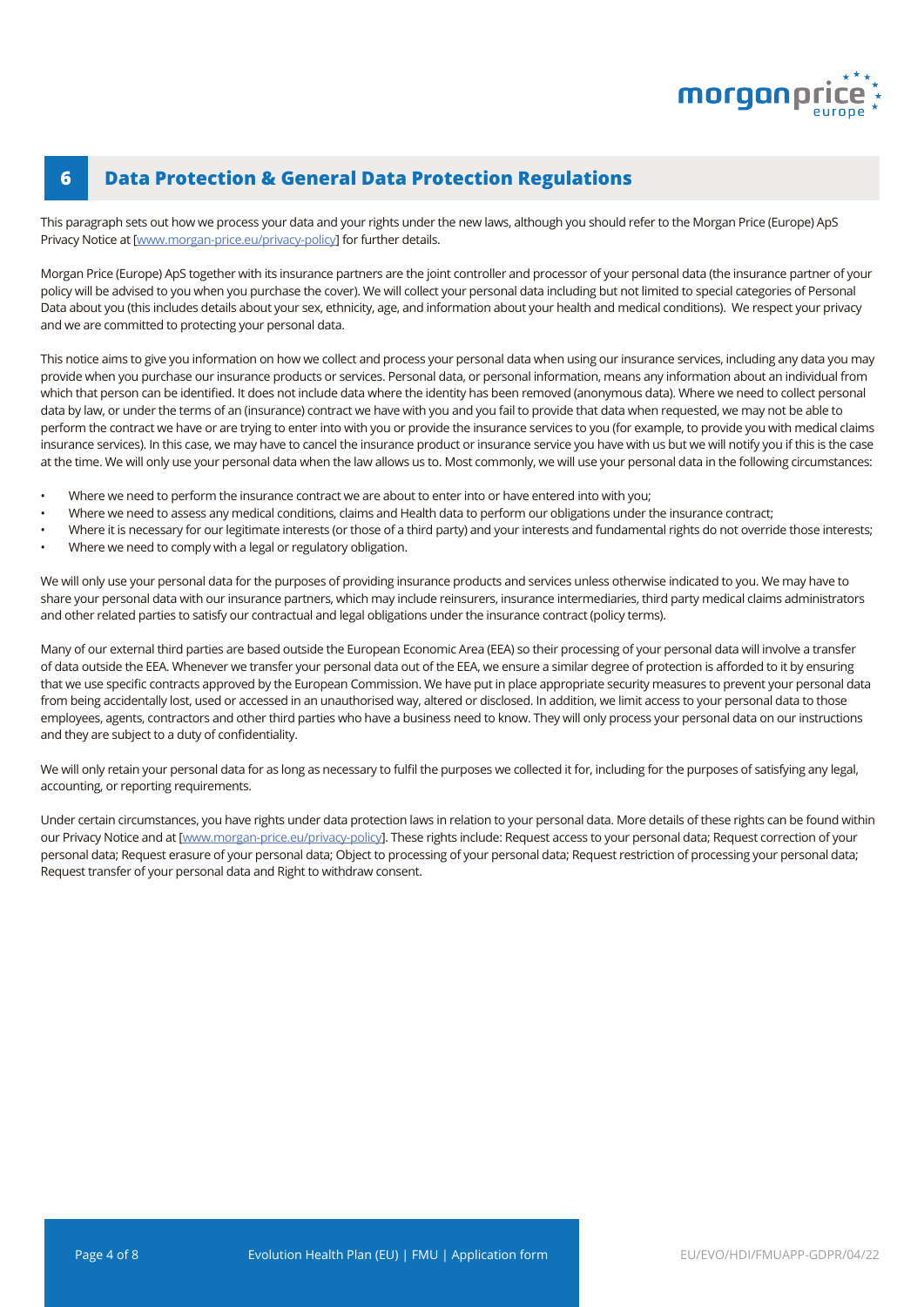### **FOR OFFICE USE ONLY!**

Policy No.

Surname:



# **7. Confidential medical declaration Part B**

 $\overline{1}$ 



**Important:** You and the persons applying for cover under this policy must declare to us any and all known pre-existing medical conditions. If you do not tell us, your policy may be cancelled and any claim you make may not be paid.

|    |                                                                                                                                                                                                                                                                                                                                    | Policyholder     | Spouse                     | Dep. 1                 | Dep. 2           |
|----|------------------------------------------------------------------------------------------------------------------------------------------------------------------------------------------------------------------------------------------------------------------------------------------------------------------------------------|------------------|----------------------------|------------------------|------------------|
| 1. | Are any medical/surgical/dental consultations and/<br>or procedures (including x-ray, lab or other testing)<br>recommended, scheduled or contemplated for any<br>applicant?                                                                                                                                                        | No<br>Yes        | Yes $\bigcap$<br><b>No</b> | <b>No</b><br>Yes $( )$ | Yes $( )$<br>No. |
|    | Additional information MUST be provided here if<br>"Yes" is answered.                                                                                                                                                                                                                                                              |                  |                            |                        |                  |
| 2. | Has any applicant ever been refused medical or dental<br>insurance, or ever had a policy postponed, rated or<br>accepted on special terms?                                                                                                                                                                                         | No()<br>Yes (    | No<br>Yes                  | No<br>Yes              | Yes<br>No        |
|    | Additional information MUST be provided here if<br>"Yes" is answered.                                                                                                                                                                                                                                                              |                  |                            |                        |                  |
| 3. | Has any applicant been examined by, consulted<br>with, or received medical treatment from a medical<br>professional in the last 12 months?                                                                                                                                                                                         | Yes $( )$<br>No. | <b>No</b><br>Yes           | Yes<br>No              | Yes<br>No        |
|    | Additional information MUST be provided here if<br>"Yes" is answered.                                                                                                                                                                                                                                                              |                  |                            |                        |                  |
| 4. | Has any applicant been examined by, consulted<br>with, or received medical treatment from a medical<br>specialist or consultant in the last 5 years?                                                                                                                                                                               | Yes<br>No        | No<br><b>Yes</b>           | Yes<br>No              | Yes<br>No.       |
|    | Additional information MUST be provided here if<br>"Yes" is answered.                                                                                                                                                                                                                                                              |                  |                            |                        |                  |
| 5. | Has any applicant been confined (stayed overnight)<br>in a hospital, clinic, sanatorium, or other treatment<br>facility in the last 5 years?                                                                                                                                                                                       | No<br>Yes        | <b>No</b><br>Yes           | No<br>Yes              | No.<br>Yes       |
|    | Additional information MUST be provided here if<br>"Yes" is answered.                                                                                                                                                                                                                                                              |                  |                            |                        |                  |
| 6. | Has any applicant had any disease or impairment of or suffered any symptoms or required any medication, treatment or hospital<br>consultation(s) for the following? - Please answer all questions.<br>Please note that if you answer yes to any of these questions, you MUST provide further details in the additional information |                  |                            |                        |                  |

| 6.1. | AIDS/ARC/HIV                               | Yes $( )$ | ) No $\bigcirc$ Yes $\bigcirc$ No $\bigcirc$ Yes $\bigcirc$ No $\bigcirc$ Yes $\bigcirc$ No $\bigcirc$              |  |
|------|--------------------------------------------|-----------|---------------------------------------------------------------------------------------------------------------------|--|
| 6.2. | Alcohol dependency or drug/substance abuse |           | Yes $\bigcirc$ No $\bigcirc$ Yes $\bigcirc$ No $\bigcirc$ Yes $\bigcirc$ No $\bigcirc$ Yes $\bigcirc$ No $\bigcirc$ |  |

**section.**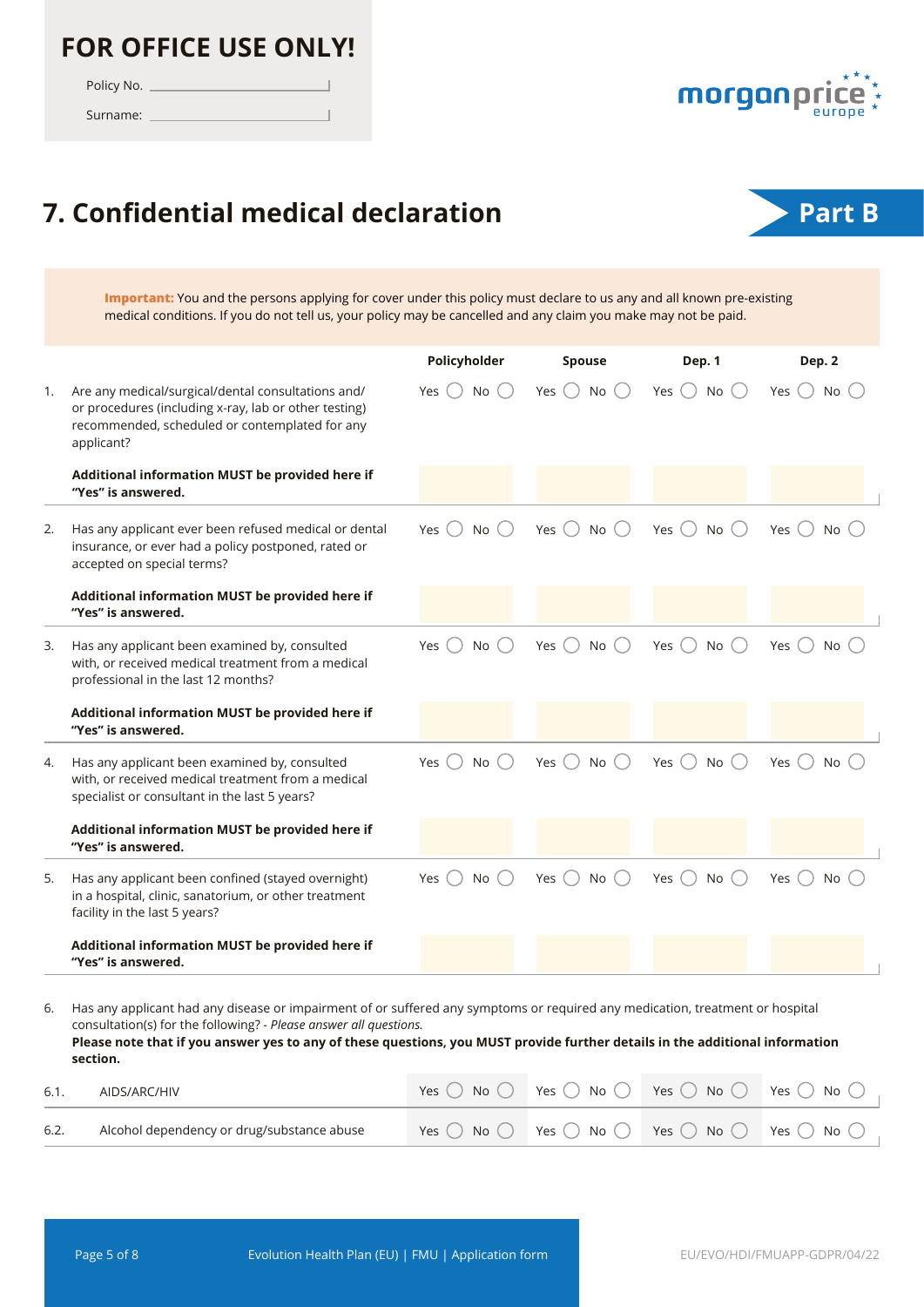

|       |                                                                                                              | Policyholder           | <b>Spouse</b>                     | Dep. 1                                                   | Dep. 2               |
|-------|--------------------------------------------------------------------------------------------------------------|------------------------|-----------------------------------|----------------------------------------------------------|----------------------|
| 6.3.  | Anaemia or any blood disorder                                                                                | No<br>Yes $()$         | Yes<br>No<br>$($ )                | Yes<br>$($ )<br>No<br>$($ )                              | Yes<br>No            |
| 6.4.  | Arthritis, or any disorder of any muscles or joints                                                          | Yes<br>No              | Yes<br>No                         | Yes<br>No                                                | Yes<br>No            |
| 6.5.  | Asthma, bronchitis or any other respiratory disorder                                                         | Yes<br>No              | Yes<br>No                         | Yes<br>No                                                | Yes<br>No            |
| 6.6.  | Back/spine/neck                                                                                              | No<br>Yes              | Yes $($ $)$<br>No<br>$($ )        | Yes $\bigcirc$<br>No<br>$(\ )$                           | Yes<br>No            |
| 6.7.  | Blood pressure/hypertension<br>If yes, please complete our hypertension questionnaire                        | Yes<br>No              | Yes $( )$<br>No                   | Yes<br>No<br>$\qquad \qquad \Box$                        | Yes<br>No            |
| 6.8.  | Blood vessels/clots/circulatory system                                                                       | Yes<br>No              | Yes<br>No                         | Yes<br>No                                                | No<br>Yes            |
| 6.9.  | Bones (including fractures)                                                                                  | Yes<br>No              | Yes<br>No                         | Yes<br>No                                                | Yes<br>No            |
| 6.10. | Brain/head                                                                                                   | Yes<br>No              | Yes $($ $)$<br>No                 | Yes<br>No<br>$(\ )$                                      | Yes<br>No            |
| 6.11. | Cancer, tumour, growth or cyst<br>If yes, please complete our cancer questionnaire                           | Yes<br>No              | <b>No</b><br>Yes                  | No<br>Yes                                                | Yes<br>No            |
| 6.12. | Carpal tunnel syndrome                                                                                       | $(\quad)$<br>Yes<br>No | Yes<br>No<br>(                    | Yes<br>No<br>(                                           | Yes<br>No            |
| 6.13. | Cerebrovascular disease/disorder or stroke                                                                   | Yes<br>No              | No<br>Yes                         | Yes<br>No                                                | Yes<br>No            |
| 6.14. | Chest pains, palpitations, heart murmur, angina,<br>heart attack or any other heart disorder                 | Yes<br>No              | Yes<br>No                         | Yes<br>No                                                | Yes<br>No            |
| 6.15. | Cholesterol/Hypercholesterolemia<br>If yes, please complete our cholesterol questionnaire                    | Yes<br>No              | No<br>Yes                         | Yes<br>No                                                | Yes<br>No            |
| 6.16. | Cystic fibrosis                                                                                              | Yes<br>No              | Yes<br>No                         | Yes<br>No<br>$\left(\begin{array}{c} \end{array}\right)$ | Yes<br>No            |
| 6.17. | Dental/gum disease                                                                                           | No<br>Yes              | No<br>Yes                         | Yes<br>No                                                | No<br>Yes            |
| 6.18. | Diabetes (including where under control by medication)<br>If yes, please complete our diabetes questionnaire | Yes<br>No              | Yes<br>No                         | Yes<br>No                                                | Yes<br>No            |
| 6.19. | Ears, eyes, nose or throat                                                                                   | No<br>Yes              | Yes $\bigcirc$<br>No()            | Yes $\bigcirc$<br>No                                     | Yes (<br>No          |
| 6.20. | Epilepsy, convulsions, seizures, fits                                                                        | No<br>$($ )<br>Yes     | Yes $\bigcirc$<br>No $\bigcirc$   | Yes $\bigcirc$<br>No                                     | Yes $\bigcirc$<br>No |
| 6.21. | Gastrointestinal disorder (stomach/intestines)                                                               | No<br>Yes              | ( )<br>No<br>Yes                  | No<br>Yes $\bigcup$                                      | Yes<br>No            |
| 6.22. | Gout                                                                                                         | No<br>Yes              | Yes $\bigcirc$<br>$No$ $\bigcirc$ | No<br>Yes $\bigcup$                                      | Yes (<br>No (        |
| 6.23. | Hernia                                                                                                       | No $\bigcirc$<br>Yes   | Yes $\bigcirc$<br>No $\bigcirc$   | No<br>Yes $\bigcirc$                                     | Yes<br>No            |
|       | If yes, please state the type of hernia i.e inguinal                                                         |                        |                                   |                                                          |                      |
| 6.24. | Immune system disorder                                                                                       | No<br>Yes              | No<br>Yes                         | Yes $\bigcup$<br>No                                      | Yes<br>No            |
| 6.25. | Injury, operation, physical defect or deformity                                                              | No<br>Yes              | Yes $\bigcirc$<br>No              | Yes $\bigcirc$<br>No()                                   | Yes (<br>No          |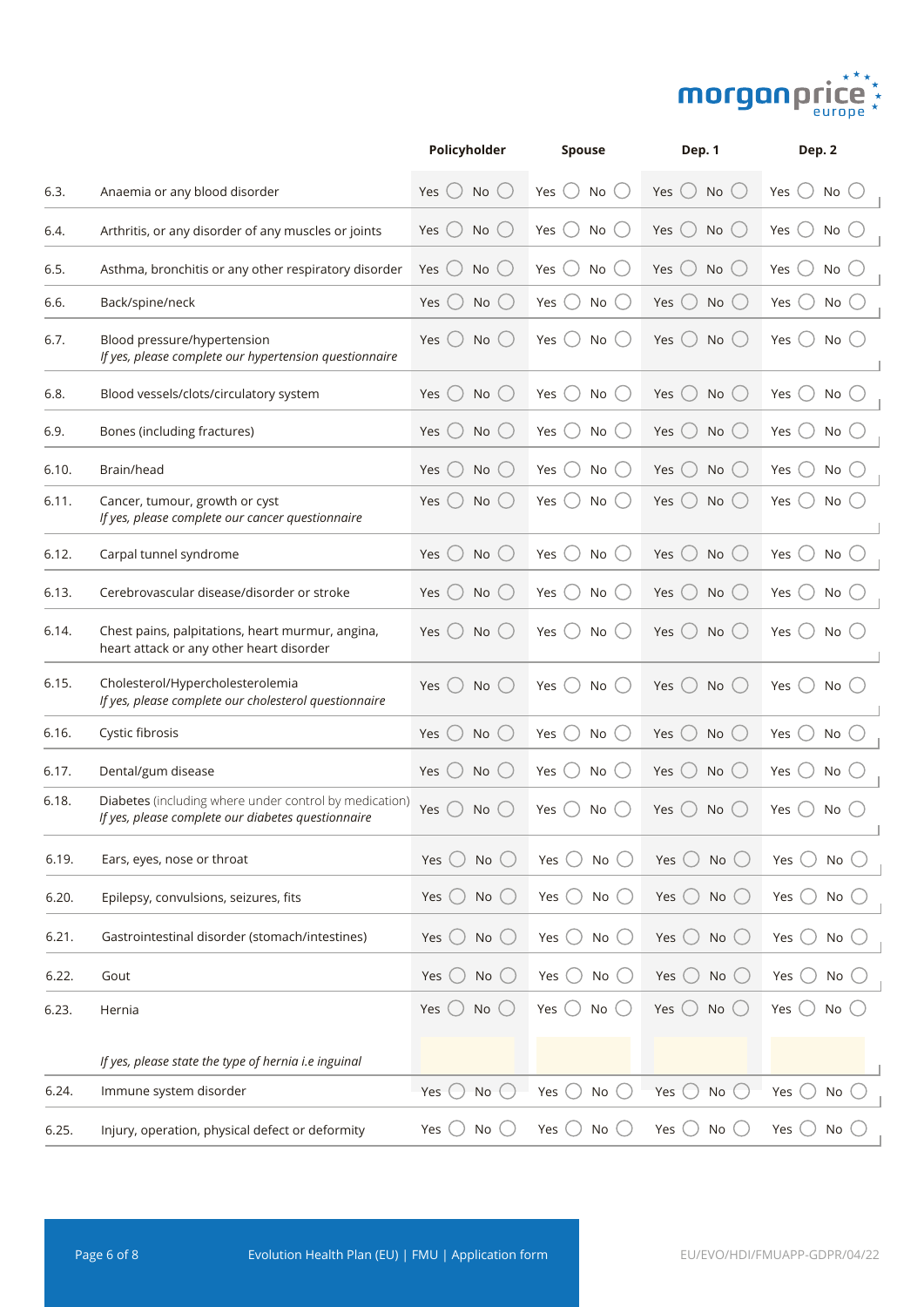# morganprice \*\*

|       |                                                                                                              | Policyholder                                       | <b>Spouse</b>                   | Dep. 1                            | Dep. 2                 |
|-------|--------------------------------------------------------------------------------------------------------------|----------------------------------------------------|---------------------------------|-----------------------------------|------------------------|
| 6.26. | Kidney/bladder/urinary tract                                                                                 | No<br>Yes                                          | No<br>Yes                       | No<br>Yes                         | No<br>Yes              |
| 6.27. | Liver, gall-bladder, pancreas or spleen                                                                      | No<br>Yes                                          | $($ )<br>No<br>Yes              | No<br>Yes                         | No<br>Yes              |
| 6.28. | Lungs/breathing                                                                                              | Yes<br>No                                          | Yes<br>No                       | Yes<br>No                         | Yes<br>No              |
| 6.29. | Mental/nervous disorder                                                                                      | Yes<br><b>No</b>                                   | Yes (<br>No<br>$\rightarrow$    | Yes<br>No                         | Yes<br>No              |
| 6.30. | Neurological/nervous system                                                                                  | $\qquad \qquad \Box$<br>Yes<br>No                  | Yes $\bigcirc$<br>$No$ ( )      | $($ )<br>Yes<br>No                | Yes<br>No              |
| 6.31. | Paralysis                                                                                                    | Yes<br>No                                          | Yes<br>$^{+}$<br>No             | Yes<br>No                         | No<br>Yes              |
| 6.32. | Prostate                                                                                                     | Yes<br>No                                          | Yes<br>$($ )<br>No              | Yes<br>No                         | Yes<br>No              |
| 6.33. | Rheumatic fever                                                                                              | Yes<br>No                                          | Yes<br>No                       | No<br>Yes                         | Yes<br>$No$ (          |
| 6.34. | Reproductive disorder or infertility                                                                         | Yes<br>No<br>$\begin{pmatrix} 1 & 1 \end{pmatrix}$ | Yes<br>No                       | Yes<br>$($ )<br>No()              | Yes<br>$No$ $($        |
| 6.35. | Skin                                                                                                         | Yes<br>No                                          | Yes<br>No                       | Yes $\bigcup$<br>No()             | Yes<br>$No$ $\bigcirc$ |
| 6.36. | Sleep disorder                                                                                               | Yes<br>No                                          | Yes<br>No                       | No<br>Yes                         | No<br>Yes              |
| 6.37. | Stroke                                                                                                       | Yes<br>No                                          | Yes<br>No                       | Yes<br>No                         | No<br>Yes              |
| 6.38. | Surgical operation                                                                                           | <b>No</b><br>Yes                                   | Yes<br>No                       | Yes<br>No<br>(                    | No<br>Yes              |
| 6.39. | Ulcer                                                                                                        | No<br>Yes                                          | Yes<br>No                       | Yes<br>No                         | Yes<br>No              |
| 6.40. | Thyroid (including where under control by medication)<br>If yes, please complete our thyroid questionnaire   | Yes<br>No                                          | Yes<br>No                       | No<br>Yes                         | Yes<br>No              |
| 6.41. | Urinary abnormality                                                                                          | No<br>Yes                                          | No<br>Yes                       | Yes $\bigcirc$<br>No              | No<br>Yes              |
| 6.42. | Other medical condition not listed                                                                           | Yes<br><b>No</b>                                   | No<br>Yes                       | No<br>(<br>Yes                    | Yes<br>No              |
| 6.43. | Are you currently undergoing or been advised to<br>undergo any dental treatment?                             | No<br>Yes                                          | Yes<br>No                       | Yes<br>No()                       | Yes<br>$No$ (          |
| 6.44. | Have you smoked, used tobacco or nicotine<br>replacements in the last 12 months?<br>If so, how many per day? | No<br>Yes                                          | No<br>Yes (                     | Yes $\bigcirc$<br>$No$ $\bigcirc$ | Yes<br>No              |
| 6.45. | Do you have any known allergies, including food<br>allergies?                                                | Yes $\bigcirc$<br>No<br>$($ )                      | No<br>Yes $( )$                 | Yes $\bigcirc$<br>No              | Yes $\bigcirc$<br>No   |
| 6.46. | Have you suffered any symptoms for which you<br>have not sought medical advice?                              | <b>No</b><br>Yes<br>$($ )                          | No<br>Yes $\bigcirc$            | Yes $\bigcirc$<br>$No$ $\bigcirc$ | Yes $\bigcirc$<br>No   |
| 6.47. | Do you have any known check-ups or doctor<br>appointments pending now or in the future?                      | No<br>Yes $\bigcirc$                               | Yes $\bigcirc$<br>No $\bigcirc$ | Yes $\bigcirc$<br>No              | Yes $\bigcirc$<br>No   |
| 6.48. | Are you currently under the care of any specialist?<br>(e.g. a cardiologist or oncologist)                   | No<br>Yes                                          | Yes (<br>No                     | Yes $\bigcirc$<br>No              | Yes<br>No              |
| 6.49. | Are you currently pregnant?                                                                                  | No<br>Yes                                          | Yes $\bigcirc$<br>No            | Yes $\bigcirc$<br>No              | Yes (<br>No            |